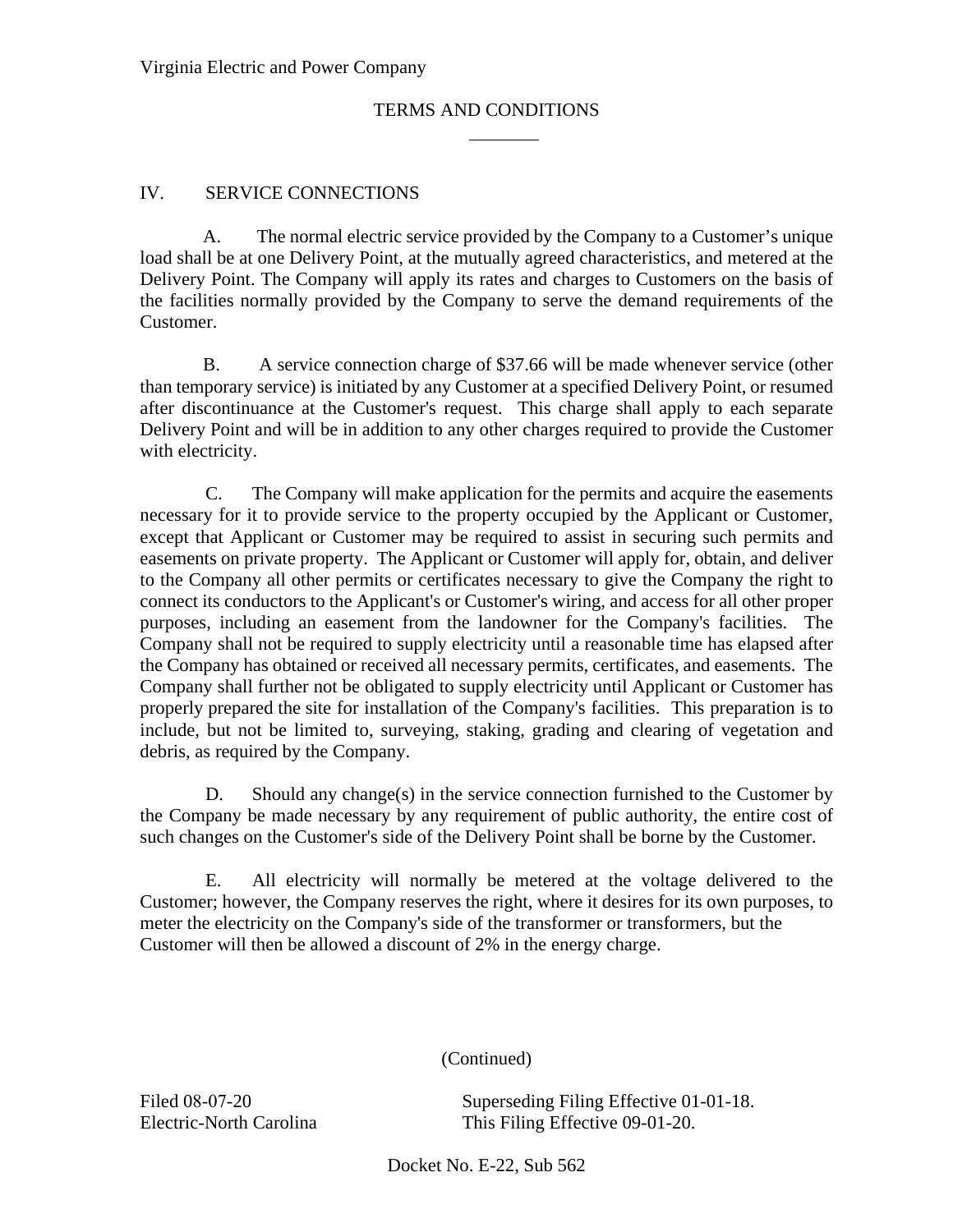#### IV. SERVICE CONNECTIONS (Continued)

F. Whenever a Customer requests that the Company supply electricity to a single premise in a manner which requires equipment and facilities in excess of those which the Company would normally provide, and the Company finds it practical to do so, such excess equipment and facilities will be provided under the following conditions:

- 1. Electricity will be supplied only to a single premise consisting of contiguous property whose surface is not divided by any dedicated public street, road, highway, or alley or by property not owned or leased by the Customer.
- 2. The facilities supplied shall be of a kind and type of transmission or distribution line or substation equipment normally used by or acceptable to the Company and shall be installed in a place and manner satisfactory to the Company. All equipment provided and installed by the Company shall be and remain the property of the Company. When excess facilities are provided to supply electricity at more than one Delivery Point, the primary facilities interconnecting the Delivery Points shall be located on the Customer's premise.
- 3. Excess facilities, or those facilities provided by the Company in addition to those facilities normally provided to supply electricity to the Customer at one Delivery Point, may be installed by the Company under either of the following options:
	- a. The Customer agrees to pay the Company (i) a One-time Facilities Charge equal to the estimated new installed cost of all excess facilities provided by the Company, multiplied by a Tax Effect Recovery Factor, pursuant to Rider  $D - Tax$  Effect Recovery, plus (ii) a Monthly Facilities Charge equal to 0.39% of the estimated new installed cost of all Excess Distribution and Substation Facilities, provided by the Company, plus 0.13% of the estimated new installed cost of all Excess Transmission Facilities provided by the Company, which includes replacement and maintenance charges for the excess facilities. The Monthly Facilities Charge will be in addition to the charge for electricity in accordance with the applicable Rate Schedule.

(Continued)

Filed 08-07-20 Superseding Filing Effective 01-01-18. Electric-North Carolina This Filing Effective 09-01-20.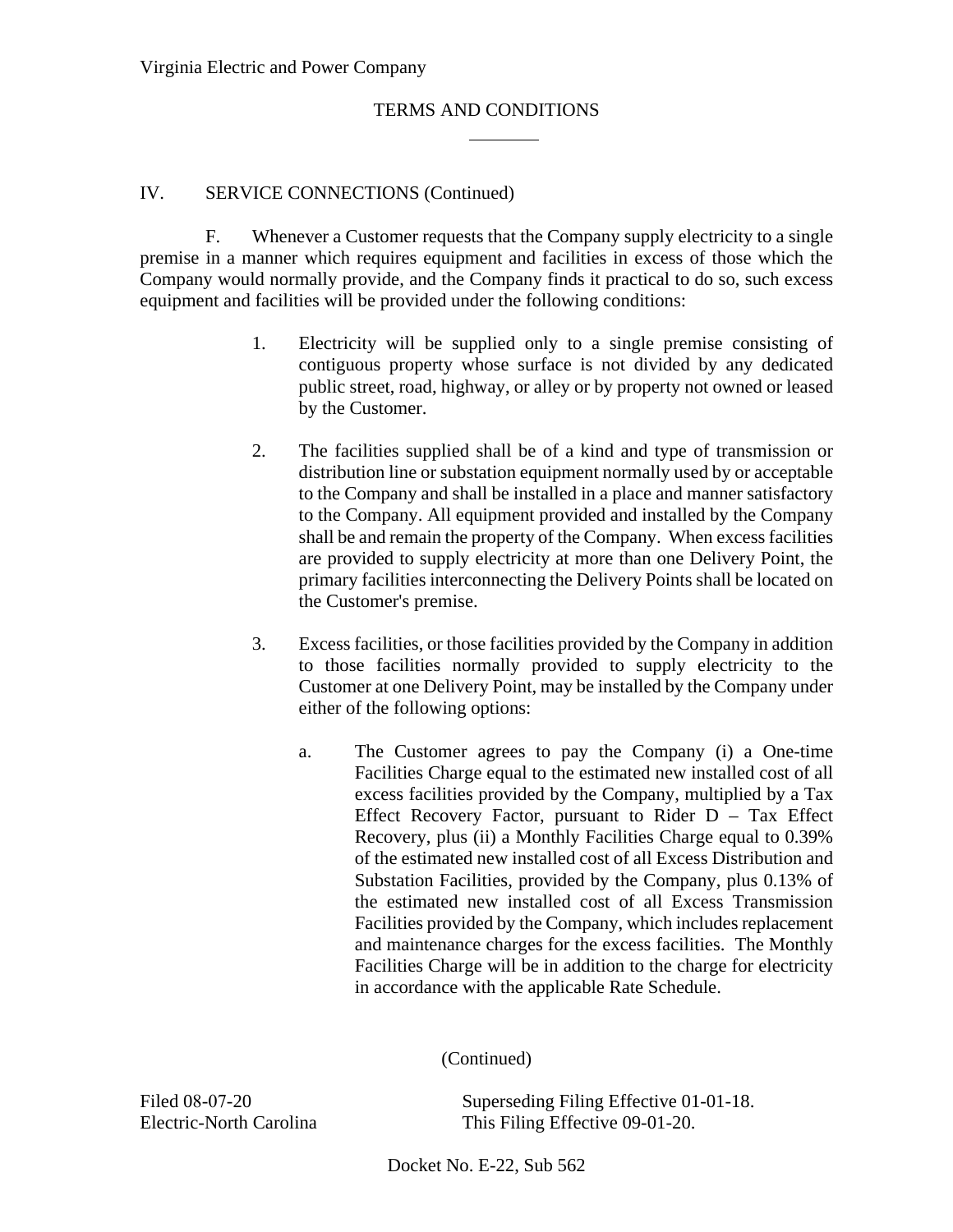#### IV. SERVICE CONNECTIONS (Continued)

b. Electricity will continue to be supplied as follows only to those served locations that were contracting for service in accordance with the following provisions prior to May 25, 1988.

> The Customer must (i) agree to pay the Company a One-time Facilities Charge equal to the estimated new installed cost of all excess facilities multiplied by a Tax Effect Recovery Factor, pursuant to Rider  $D - Tax$  Effect Recovery and (ii) agree to reimburse the Company for any expenditures required for the replacement and maintenance of such facilities, necessary to provide a continuous supply of electricity to the Customer. The Company will, whenever possible, review the anticipated replacement and maintenance costs with the Customer before the additional facilities are installed. However, emergency conditions may not allow for review of the estimated charges prior to such installation but such charges will still apply. The Facilities Charge and reimbursement of Company expenditures for replacement and maintenance will be in addition to the charge for electricity in accordance with the applicable Rate Schedule.

- c. The Customer agrees to pay the Company a Monthly Facilities Charge equal to 1.08% of the estimated new installed cost of all Excess Distribution and Substation Facilities, provided by the Company, plus 0.84% of the estimated new installed cost of all Excess Transmission Facilities provided by the Company, in addition to those the Company would normally provide to supply electricity to the Customer at one Delivery Point. The Monthly Facilities Charge will be in addition to the charge for electricity in accordance with the applicable Rate Schedule.
- d. Electricity will continue to be supplied as follows only to those locations that were contracting for service prior to January 1, 2011.

(Continued)

Filed 08-07-20 Superseding Filing Effective 01-01-18. Electric-North Carolina This Filing Effective 09-01-20.